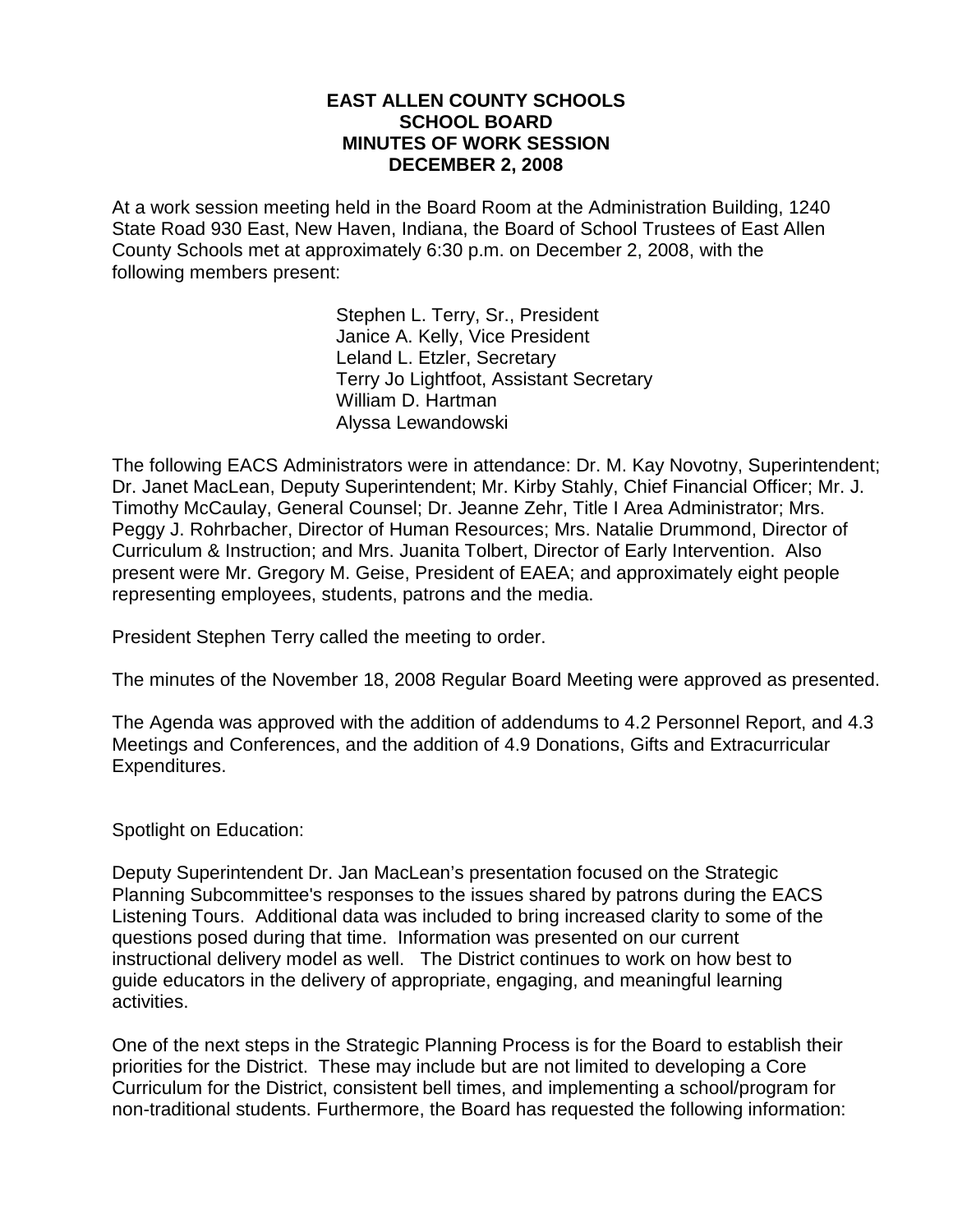-Cost analysis of having a middle school concept;

- -Cost analysis of full day kindergarten in all EACS schools;
- -Comparison of students who attend FDK versus those who attend ½ day kindergarten: are those who attend FDK farther ahead by the end of  $1<sup>st</sup>$  grade?; and

-Cost analysis comparison of a 4-day work week vs. a 5-day work week.

Dr. Novotny will bring recommendations for short term cost reductions to the Board after the first of the year.

## **Section 2.0 Discussion Items**

2.1 Review of Annual Reports

Review/open discussion occurred regarding the following reports requested by the Board on an annual basis:

- Graduation Rates
- Secondary Course Catalog Report (Revisions) The Board wants to ensure that parents and students are aware of distance learning opportunities.
- 2.2 Revised Board Compact

Board consensus was to accept Option A. A formal vote will be taken later in the meeting.

The following information was given to the Board as information, with formal action recommended for the December 16, 2008 Board meeting:

- 2.3 Meet and Confer Revised Administrative Policy 4215.5 Paraprofessionals (Sections 7 and 8)
- 2.4 Meet and Confer Area of Disagreement Secretaries Non-Economic Proposal #1 and Management Counterproposal
- 2.5 Other Issues of Interest to the Board

Discussion continued regarding extra-curricular activities/athletics and the need for a set of standards to be established regarding punitive actions taken against students by coaches/directors for "excused" absences. Mr. McCaulay will draft an Administrative Policy.

## **Section 3.0 Information Items**

The following information was given to the Board as information, with formal action recommended for the December 16, 2008 Board meeting: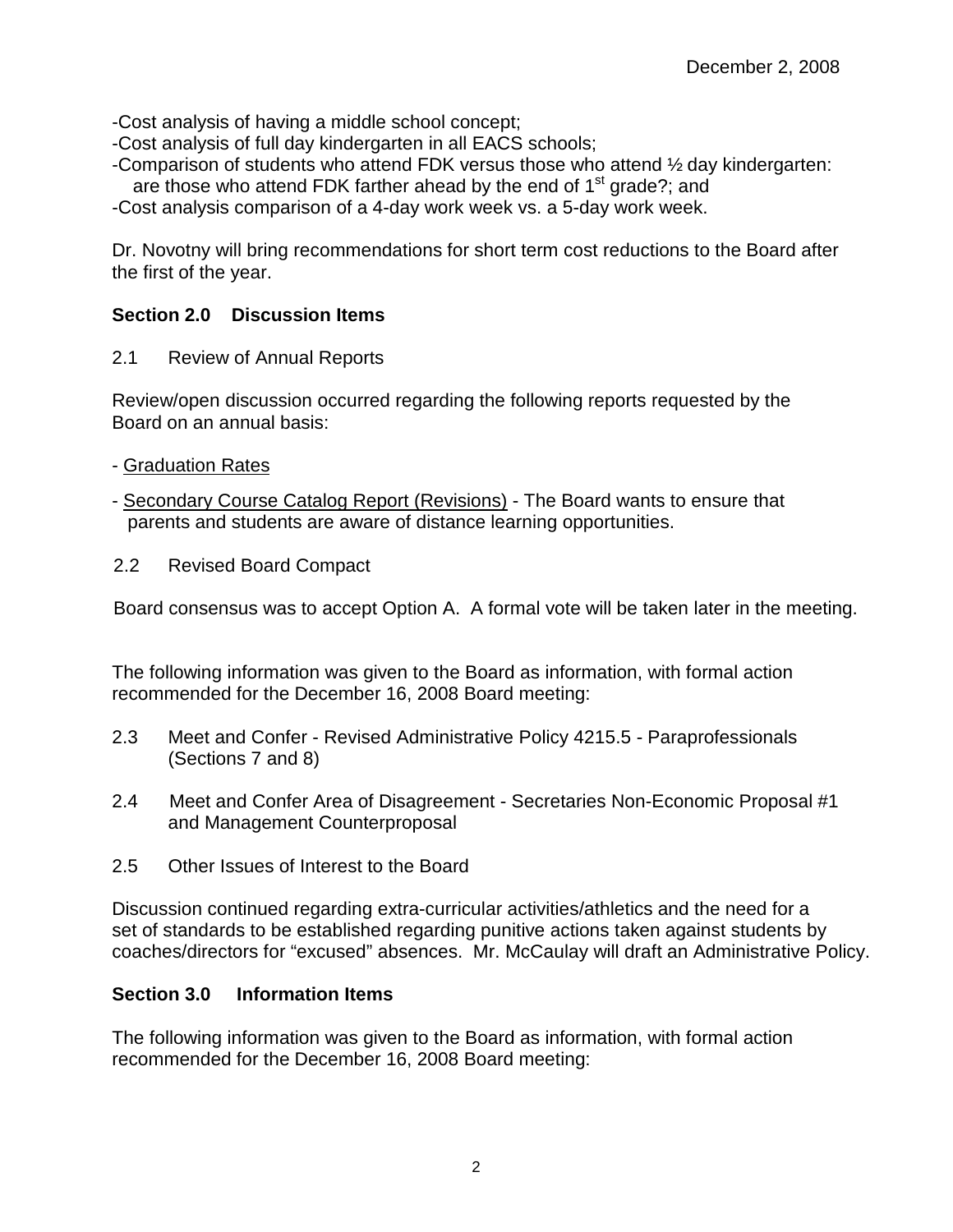- EACS & Educational Services Company (ESC) Agreement
- Resolution for Goals for Expenditure Categories
- Revised Administrative Policy 4214 Miscellaneous Support Personnel (Sections 1, 4 and 5)
- Resolution Re: Proposed Siren Construction by the Town of Leo-Cedarville
- Recommendation of EACS School Health Advisory Committee According to EACS Administrative Policy 6400.1 - School Health Advisory Council, appointments to the School Health Advisory Council shall be made on an annual basis no later than January 1<sup>st</sup> of each year by the Board of School Trustees. All prospective members have been contacted and have agreed to serve.

The Board asked no questions regarding Consent Items.

## **Section 4.0 Consent Items**

Vice President Kelly moved to approve the consent items with addendums as presented. Mr. Hartman seconded the motion and it passed unanimously. The following consent items were approved:

- 4.1 Approval of vendor claims: 248849-249154, totaling \$342,205.42.
- 4.2 Acceptance of resignation of Ms. Keri Burford, employee of the EACS Transportation Department, has resigned effective November 21, 2008.

Acceptance of resignation of Mrs. Carey Minnich, employee of the EACS Transportation Department, has resigned effective December 1, 2008.

- 4.3 Approval of Meetings and Conferences (see Exhibit A, incorporated herein).
- 4.4 Approval of EACS and Agenda Item The School Improvement Partnership, Inc. Agreement (see Exhibit B, incorporated herein).
- 4.5 Approval to Apply For and Receive Response to Intervention (RTI) Funds (see Exhibit C, incorporated herein).
- 4.6 Architect Recommendation Leo Elementary School HVAC Project (see Exhibit D, incorporated herein).
- 4.7 Architect Recommendation Feasibility Study (see Exhibit E, incorporated herein).
- 4.8 Ratification of Gasoline and Diesel Fuel Bid Recommendations (see Exhibit F, incorporated herein).
- 4.9 Approval to accept a donation in the amount of \$26,000, from the Keiser Family Foundation. This Foundation plans to dissolve and has requested that EACS accept \$26,000 from this Foundation to administer the higher education scholarships for the two selected students (see Exhibit G, incorporated herein).